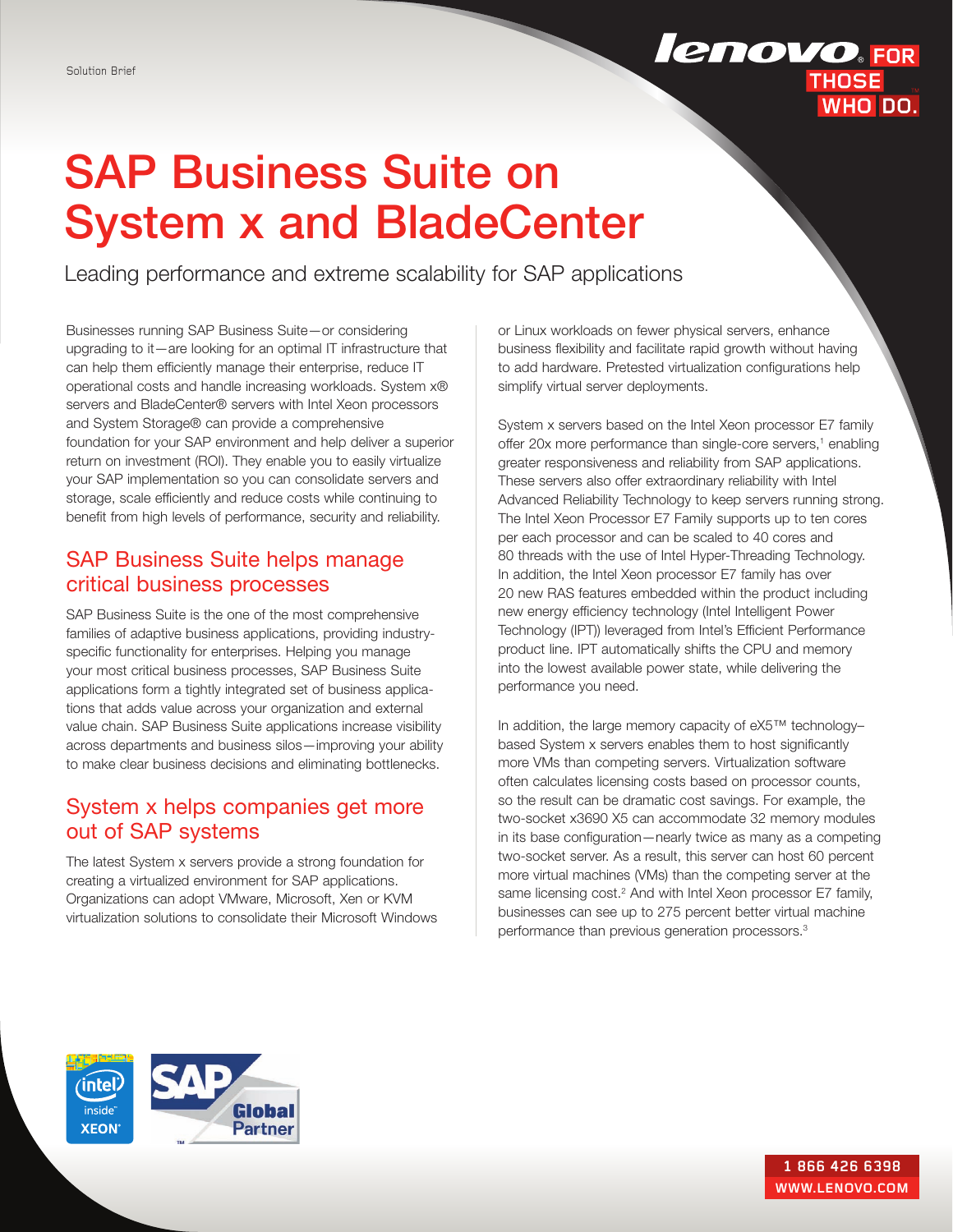Adding MAX5 memory expansion to these System x servers significantly increases the system's memory capacity by supporting 32 additional memory modules per system. MAX5 can help cut costs dramatically in virtualized environments. By using the two-socket x3690 X5 server, for example, instead of the competing four- socket system needed to reach the same memory capacity, organizations can save 50 percent of the virtualization licensing costs.

eXFlash™ storage is based on solid-state drives (SSDs) and can maximize storage performance, reliability and rack space while minimizing power consumption. Compared with traditional hard disk drive (HDD) storage solutions, eXFlash storage delivers 99 percent greater performance per watt for databasetype workloads running on local disks while maximizing uptime with 64x better reliability.<sup>4</sup>

System x solutions are available in several configurations to support your SAP Business Suite implementation.



### System x3650 M4

The System x3650 M4 provides outstanding performance for your mission-critical applications. Its energy-efficient design supports more cores, memory and data capacity in a scalable 2U package that's easy to service and manage. With more computing power per watt and the latest Intel Xeon processors E5 family, you can reduce costs while maintaining speed and availability. The x3650 M3 produces SAP on Windows twosocket performance of 42,880 SAPS.<sup>5</sup>

## System x3690 X5

Designed for density and ease of implementation, the System x3690 X5, based on the Intel Xeon E7 processor family, provides performance, memory capacity and virtualization capabilities ideal for consolidating numerous older servers in an all-new dual-socket rack-mount server design that provides density for virtualization. MAX5 support allows you to significantly scale up the number and size of virtual machines that can be run simultaneously. The large memory capacity also makes the x3690 X5 well-suited for running smaller-sized databases. Preconfigured x3690 X5 servers are available for customers planning to run SAP HANA™, virtualization, and database workloads. The x3690 X5 produces leading SAP on Windows two-socket performance with 6,846 SAP SD 2-tier benchmark users and 37,370 SAPS.<sup>5</sup> Principled Technologies demonstrated that the x3690 X5 with MAX5 successfully supports high density virtualization supporting 320 VMs with vSphere 4.0.10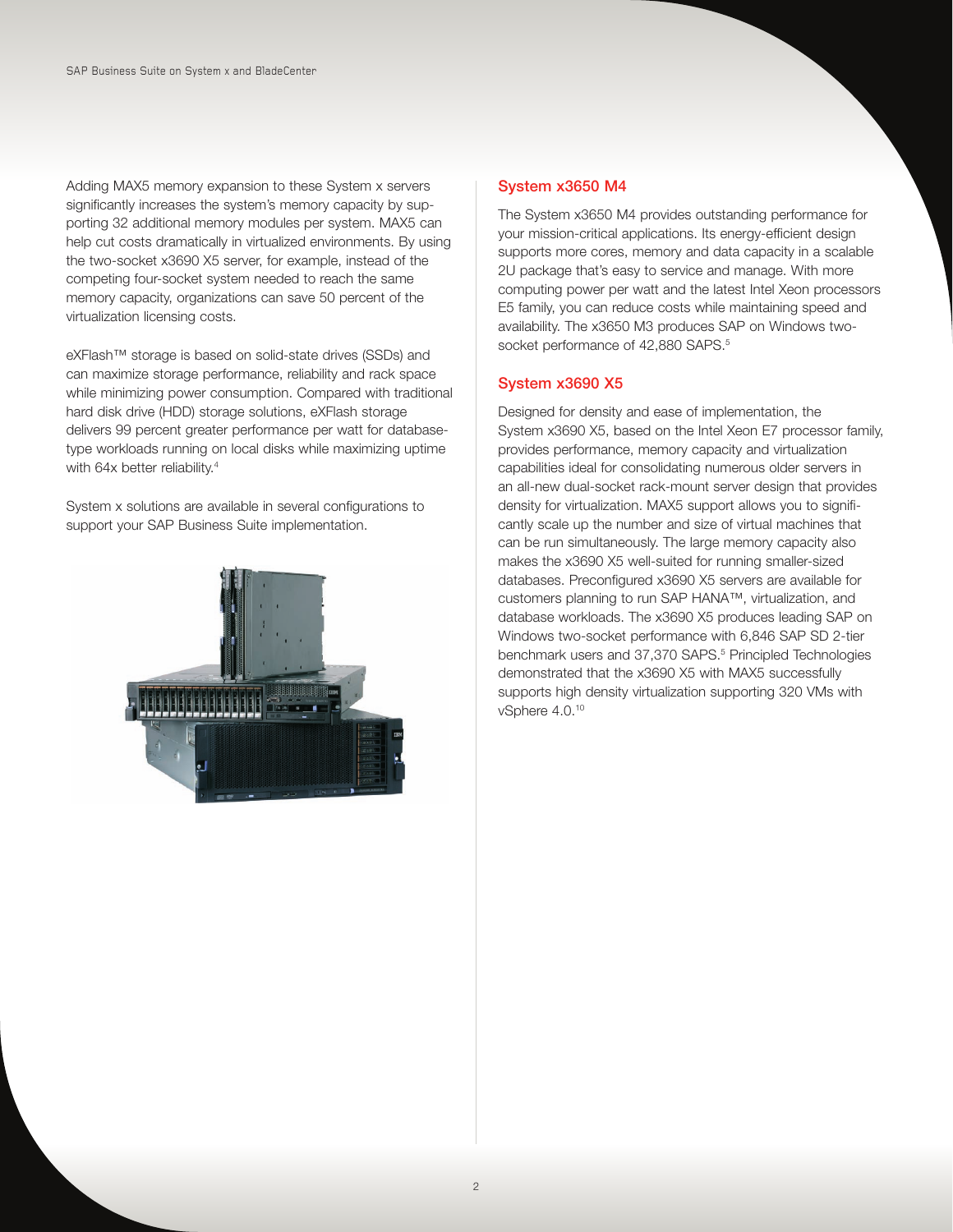

#### System x3850 X5 and x3950 X5

System x3850 X5 servers, based on the Intel Xeon E7 processor family, can help your company make the most out of SAP Business Suite applications by delivering outstanding performance. Scalable from four sockets and 64 DIMMs (2 TB)<sup>9</sup> to eight sockets and a leading 192 DIMMs (6 TB),<sup>9</sup> these System x servers are equipped with processors from the Intel Xeon processor E7 family, which combine exceptional raw compute power with increased memory bandwidth and support for significantly greater memory capacity to deliver performance superior to previous-generation processors. The x3850 X5 system with MAX5 memory expansion and eXFlash integrated solid state disk makes the x3850 X5 well-suited for running enterprise scale-up databases in your SAP Business Suite environment and can virtualize and consolidate more SAP applications. Preconfigured x3950 X5 servers are available for customers planning to run SAP HANA, virtualization and database workloads. In benchmark testing, these servers deliver over three times better SAP performance than previous- generation systems, enabling organizations to support up to three times the SAP users per server. The x3850 X5 produces leading SAP on Windows four-socket and eight- socket performance with 14,000 SAP SD 2-tier benchmark users and 76,900 SAPS in a four-socket

configuration and 25,500 SD 2-tier benchmark users and 140,720 SAPS in a eight-socket configuration.<sup>6</sup> A study by Solitaire Interglobal shows that eX5 systems eX5 virtualization capabilities yield improved agility when compared to unvirtualized environments and that agility advantage increases as the size of the project increases yielding faster time to market for SAP initiatives. In addition, eX5 Systems were shown to lower overall expense based on lower costs for efficient deployment, lower overall acquisition costs, including licensing, capital expenses and staffing.<sup>11</sup>

## BladeCenter uses less energy, offers more choices and control

BladeCenter servers are helping companies running SAP applications sweep complexity aside with an innovative, open design that offers an alternative to sprawling racks and overheated server rooms. BladeCenter integrates SAP application and database servers, storage and networking to help you reduce complexity, simplify IT management and reduce power and cooling costs. BladeCenter systems help improve energy efficiency to reduce costs and decrease the environmental impact of IT. advanced cooling technology optimizes the airflow through the chassis, directing cool air to the areas that need it and blocking hot air from entering critical areas. Active Energy Manager™ delivers advanced control to monitor and even cap power consumption and helps to decrease cooling costs.

With BladeCenter, enterprises can consolidate SAP Business Suite instances into far fewer chassis. Less hardware means less to manage, so enterprises can more easily control and configure SAP instances as a result. The power and flexibility of BladeCenter can be harnessed to consolidate multiple business- critical applications, including SAP, to a single chassis, thereby reducing hardware costs and maintenance time. BladeCenter Open Fabric Manager simplifies the management of blade server infrastructures. It works with chassis to preassign network and storage addresses in the chassis before installation and automatically moves network addresses from failed blades to those with available capacity.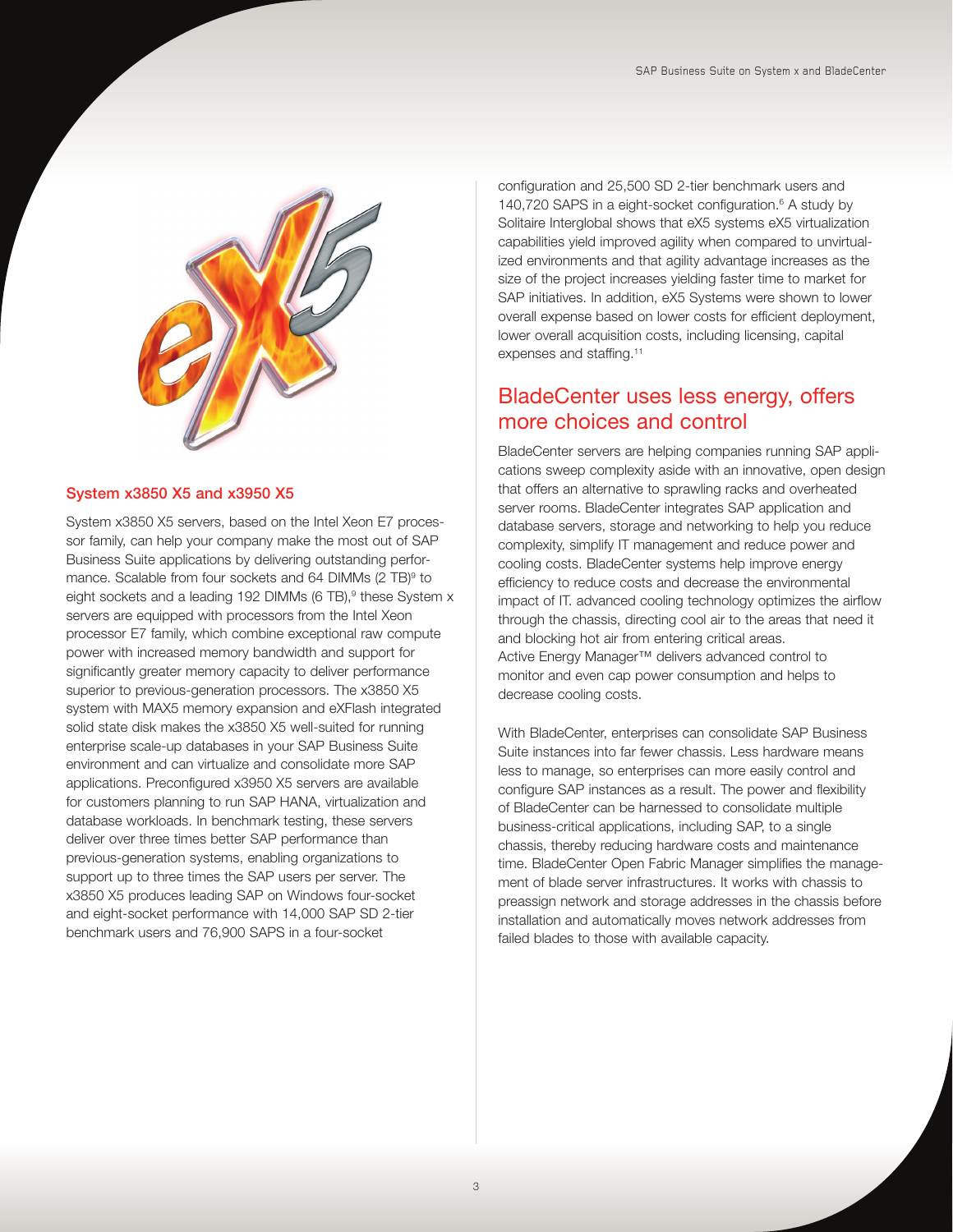BladeCenter server product lines include:

#### BladeCenter HS23

Do more in the data center you own with BladeCenter HS23. This efficient server helps you manage big data and is ideal for a wide variety of workloads including virtualization and SAP cloud infrastructure solutions. The BladeCenter HS23 provides outstanding performance with the latest Intel Xeon processor E5- 2600 product family and 1600 MHz memory. Integrated Virtual Fabric 10 Gigabit Ethernet (GbE) gains flexibility and easy scalability for SAP application workloads. The HS23 offers sixteen DIMM slots, supporting up to 256 GB of DDR3 memory providing the capability to support more and larger virtual machines per blade compared to previous generations.

#### BladeCenter HS23e

The BladeCenter HS23E offers you flexible configuration options and provides you the energy efficiency and density you need. Combine the twelve DIMM slots supporting up to 192 GB of DDR3 memory at 1600 MHz, with the integrated 1 Gigabit Ethernet (GbE) onboard for flexibility with value for your SAP application workloads. The HS23E offers value for performance, with support for the new 8-core Intel Xeon processor E5- 2400 product family that processes up to 16 simultaneous threads and 1600 MHz memory. It is ideal for SAP application workloads.

#### BladeCenter HS22

The BladeCenter HS22 offers flexible options to support a broad range of SAP workloads, including virtualized environments. Along with intuitive UEFI-based tools, the HS22 can be customized and deployed quickly while best-in- class reliability features help keep you up and running.

The HS22 provides outstanding performance with processors from the Intel Xeon processor 5600 series. These processors feature intelligent performance that dynamically adjusts processing and energy use for each workload. By delivering high memory bandwidth and support for large memory capacity, these processors enable the HS22 to run applications up to twice as fast as previous-generation blades.

#### BladeCenter HS22V

The BladeCenter HS22V with the Intel Xeon processor 5600 series has been designed specifically for use in virtualized environments. With 18 DIMM slots, supporting up to 288 GB of DDR3 memory, the HS22V allows you to fit more and larger virtual machines on each blade. Durable solid-state drives and hardware RAID-0 and RAID-1 provide outstanding reliability when virtualizing multiple SAP workloads on a single blade. An embedded hypervisor enables easy deployment of industryleading third-party virtualization solutions. Combine the HS22V with Virtual Fabric for BladeCenter for a flexible, easy, fast and reliable I/O solution that helps reduce cost and complexity.

The HS22V provides outstanding SAP performance with support for the latest Intel Xeon processors, support for maximum memory capacity, fast memory throughput and high-speed I/O. A flexible, energy-smart design supports up to two 1.8 in. solid-state drives that consume significantly less power than traditional spinning hard-disk drives. New enhanced power management capabilities assist in power planning for the data center while Active Energy Manager provides tracking, monitoring and measuring of energy usage.

#### BladeCenter HX5

Built on the Intel Xeon processor E7 family, BladeCenter HX5 combines exceptional raw compute power with increased memory bandwidth and support for significantly greater memory capacity to deliver better performance and scalability than previous- generation processors. The capability to support SMP configurations of up to four processors enables organizations to support more SAP users, larger database workloads and further consolidation of SAP environments.

With support for more memory modules than previous blades, BladeCenter HX5 servers enable IT administrators to deploy large- scale memory capacity to enhance application performance or host more VMs and SAP instances than before. Together, the compute performance and support for large-scale memory capacity offered by the Intel Xeon processor E7 family produce tangible results. The BladeCenter HX5 can deliver 20 times the performance of previous-generation four-socket single-core servers.<sup>7</sup> In benchmark testing, the BladeCenter HX5 servers deliver up to three times better SAP performance than previous- generation blades, enabling organizations to support over three times the SAP users per server when compared to previous-generation blade servers.<sup>8</sup>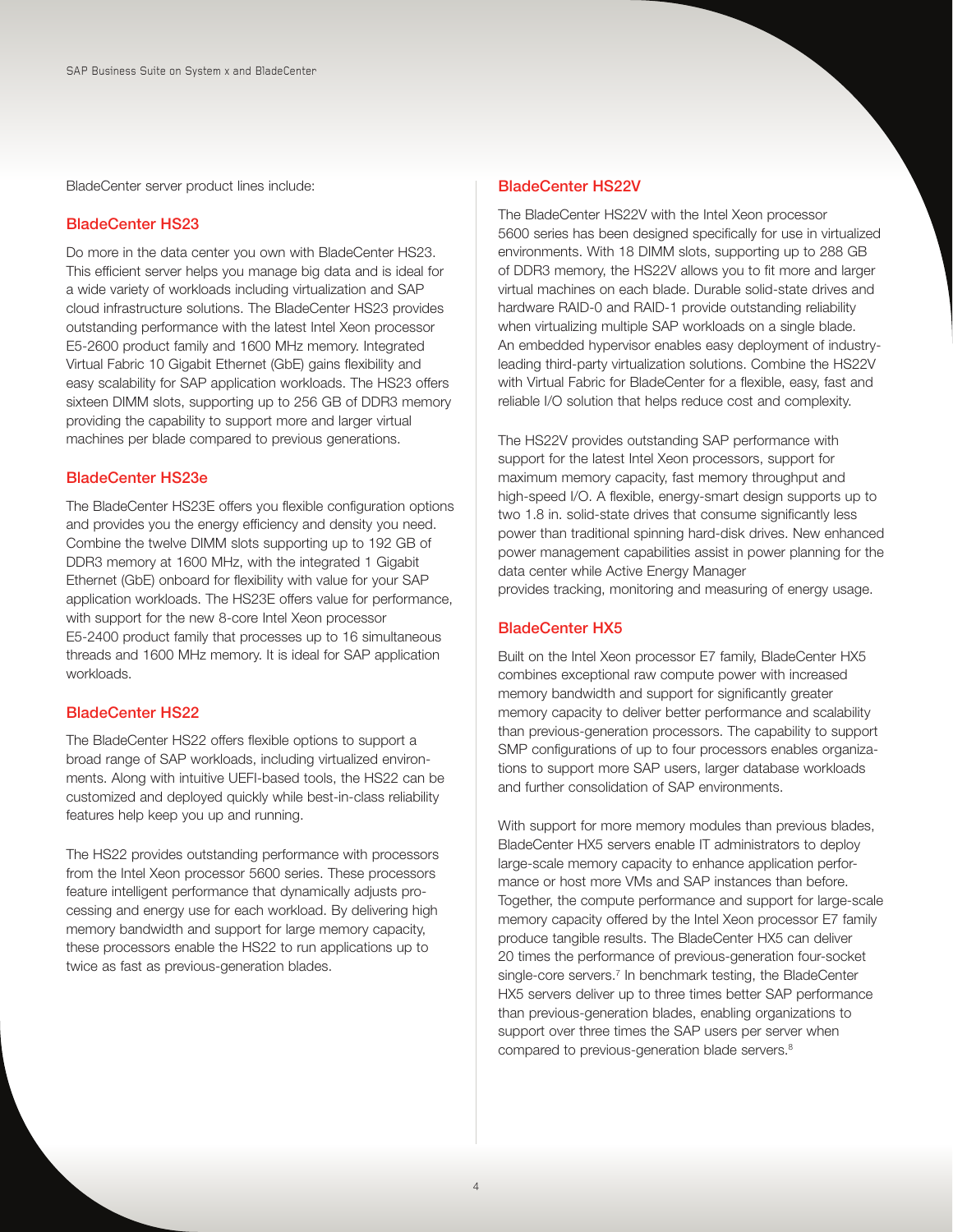BladeCenter HX5 servers also provide an excellent foundation for highly consolidated virtual environments running SAP software. Because virtualization software solutions often calculate licensing costs based on processor counts, the result can be dramatic cost savings. SAP workloads can be easily virtualized through VMware, KVM, Xen or Microsoft Hyper-V to support increased hardware density and reduced hardware costs. Plus, MAX5 memory expansion further extends the memory scalability of the HX5 and enables support for 24 additional memory DIMMs in a two-socket configuration. Adding MAX5 memory expansion to the HX5 server more than doubles the system's memory capacity to 40 DIMMs, helping organizations save 50 percent of the virtualization licensing costs over competing blades. The additional memory and processor scalability enables the HX5 to support more virtual machines and SAP application instances.

FlexNode partitioning offers great flexibility for customers running SAP applications. These servers can help organizations get up and running up to two times faster than with previous systems. Administrators can qualify a single platform for two- and four- socket server needs. In addition, they can later address peak SAP application workload demands and repurpose systems using remote partitioning capabilities and increase processing capabilities of production SAP systems.

## IBM System Storage enables data sharing and enterprise-wide collaboration

IBM System Storage solutions help you create a resilient, cost- effective and flexible infrastructure for securely storing information and mitigating business risks for SAP Business Suite environments. The robust IBM System Storage DS8000 subsystem supports continuous operations for large- enterprise and mission-critical workloads. Lenovo has combined best-of-breed development with leading 6 Gbps host interface and drive technology in the IBM System Storage DS3500 Express. With its simple, efficient and flexible approach to storage, the DS3500 delivers superior price-to- performance ratios, functionality, scalability and ease of use for the entry-level storage user. Storwize® V7000 is an integrated, compact, modular design that's offered at a competitive, midrange price. It also allows you to virtualize and reuse existing disk systems, supporting a greater potential return on investment (ROI). The IBM XIV® Storage System gives enterprises a fully virtualized

grid architecture designed to deliver breakthrough ease of management and dramatic efficiencies in capacity, power and space. IBM System Storage XIV is designed to be scalable in all key aspects, including capacity, interfaces, cache, CPU power and internal bandwidth. IBM Tivoli® Storage Manager software provides high-capacity storage backup with secure encryption technologies. SAN Volume Controller virtualization solutions help boost productivity by creating a single point of control, administration and security for consolidating diverse storage resources into a single reservoir of capacity. IBM System Storage network-attached storage (NAS) N series products—including N5000, N6000 and N7000 series NAS systems—are designed to deliver high-end enterprise storage and data management value with mid-range affordability.

## Integrated support for leading databases in SAP Business Suite environments

Today's knowledge workers require continuous and immediate access to information. Lenovo works closely with leading database vendors to optimize System x, BladeCenter and System Storage offerings for the reliable and economical hosting of data from the smallest department-level databases to massive enterprise data warehouses—helping to create a dynamic, scalable infrastructure that enables you to respond quickly to changing business demands. System x and BladeCenter servers support databases from IBM, Microsoft, Oracle and SAP, including the SAP MaxDB database.

SAP HANA, delivered on eX5 enterprise servers helps transform the enterprise by addressing current needs while delivering the robust scalability and performance needed to accommodate growth. SAP HANA running on powerful eX5 enterprise servers combines the speed and efficiency of in-memory processing with the ability to analyze massive amounts of business data enabling companies to eliminate barriers between real-time events and real-time business decisions. SAP HANA leverages multiple years of co-innovation between Intel and SAP to optimize HANA to run exclusively on the Intel Xeon E7 processor family. IBM DB2 is SAP HANA–ready and can efficiently replicate data into SAP HANA in near-real time using Sybase Replication Server. SAP ERP systems based on IBM DB2 can seamlessly support demanding business needs for real-time reporting based on the latest available data with unmatched administrative effort.